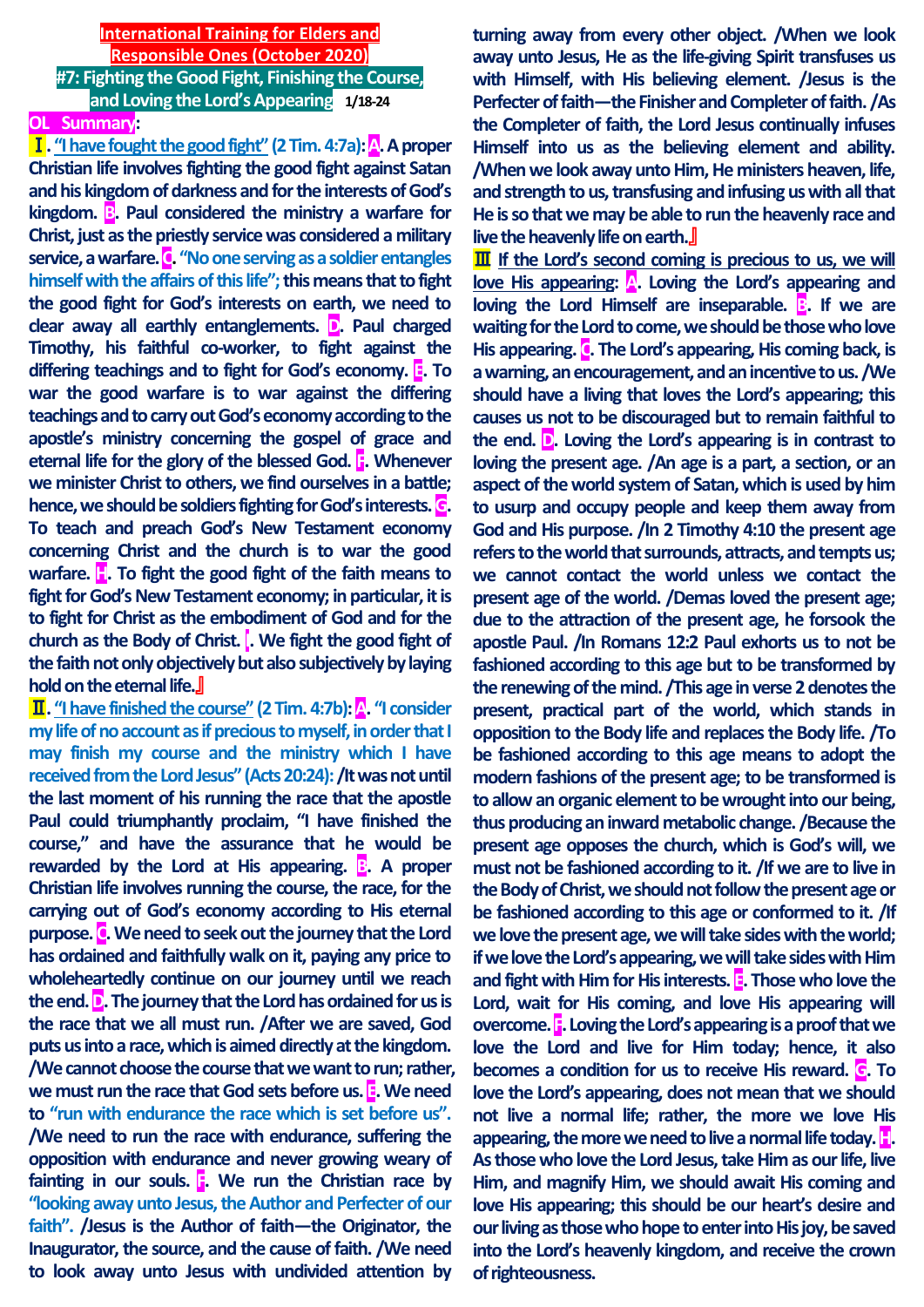### CP1:Fight the good fight, finish the course and keep the faith to be an overcomer

OL1:"I have fought the good fight" (2 Tim. 4:7a). A proper Christian life involves fighting the good fight against Satan and his kingdom of darkness and for the interests of God's kingdom. 2 Tim. 2:3 Suffer evil with me as a good soldier of Christ Jesus. 4 No one serving as a soldier entangles himself with the affairs of this life, that he may please the one who enlisted him.

To fight for the faith means to fight for God's New Testament economy. In particular, it is to fight for Christ as the embodiment of God and for the church as the Body of Christ.

The eternal life in 1 Timothy 6:12 is the divine life, the uncreated life of God, which is eternal. Eternal denotes the nature more than the time element of the divine life. To fight the good fight of the faith in the Christian life, especially in the Christian ministry, we need to lay hold on this divine life and not trust in our human life….To bring forth God's dispensation concerning the church in 1 Timothy, to confront the process of the church's decline in 2 Timothy, and to maintain good order in the church life in Titus, this life is a prerequisite.

A man of God should pursue righteousness, godliness, faith, love, endurance, and meekness; he should fight for God's New Testament economy and lay hold on eternal life. All these matters are essential aspects of the New Testament. In contrast, the beasts in Revelation 13 and the lake of fire in Revelation 20 cannot compare with these essential aspects. We today must fight the good fight of the faith. This means that we must fight for Christ as the embodiment of God and for the church as the Body of Christ. Furthermore, we must not merely fight objectively, but fight subjectively by laying hold on eternal life. We should not do anything apart from this life. We should speak to our husband or wife and to our children not by the natural life, but by the eternal life.

**OL2**: Whenever we minister Christ to others, we find ourselves in a battle; hence, we should be soldiers fighting for God's interests. OL3: To teach and preach God's New Testament economy concerning Christ and the church is to war the good warfare. OL4: To fight the good fight of the faith means to fight for God's New Testament economy; in particular, it is to fight for Christ as the embodiment of God and for the church as the Body of Christ. 1 Tim. 1:3 ...I exhorted you...that you might charge certain ones not to teach different things. 4 …rather than God's economy, which is in faith.

18 This charge I commit to you...according to the prophecies previously made concerning you, that by them you might war the good warfare.

OL5: We fight the good fight of the faith not only objectively but also subjectively by laying hold on the eternal life.

Application to new ones and Youth/College students

The Bible says that the Christian life is a battle. Believers

have the consciousness of the Body, and in coordinating with the members of the Body, they live and serve for the building up of the Body. However, whether each believer is an overcomer or a loser is a personal matter. Matt.24:40 At that time two men will be in the field; one is taken and one is left. 41 Two women will be grinding at the mill; one is taken and one is left. Even when working together, one can be an overcomer and the other one can be a loser. To be an overcomer, you need to fight the good fight in the environment you have been given.

2Tim.4:7 I have fought the good fight; I have finished the course; I have kept the faith. FN「fought the good fight」: A proper Christian life has three aspects: ❶fighting the good fight against Satan and his kingdom of darkness for the interests of God's kingdom; ❷running the course for the carrying out of God's economy according to His eternal purpose; ❸keeping the faith for participation in the divine riches in God's economy. 1Cor.1:24 But to those who are called, both Jews and Greeks, Christ the power of God and the wisdom of God. FN「Christ the power of God and the wisdom of God」: The crucified Christ preached by the apostles is the power of God and the wisdom of God. Wisdom is for planning, purposing; power is for carrying out, accomplishing, what is planned and purposed. In God's economy Christ is both.

For example, a student's main duty is to study. You need to study for the testimony of the Lord and the preaching of the gospel. However, even if you have a plan to study, you do not have the strength to carry it out. At this time, you can experience Christ as your strength and wisdom. You should pray, "Oh Lord, Christ is the power of God and the wisdom of God to me. For Lord's testimony and the gospel, let me now as a student experience Christ as my strength and wisdom in my studies. And when I can't understand something, I won't give up but call on the name of the Lord. Then let me gradually improve my grades. I will be diligent in my studies and fight the good fight in my school years." People in the world study only for their own future, but you should have a spirit to fear God and study diligently, not for yourself, but for the testimony of the Lord and the gospel. If you do this, your future will be blessed.

Isa.11:2 And the Spirit of Jehovah will rest upon Him, The Spirit of wisdom and understanding, The Spirit of counsel and might, The Spirit of knowledge and the fear of Jehovah. From your youth, turn to your spirit, call on the name of the Lord Jesus, set your mind on your spirit, and enjoy  $\bullet$ the spirit of wisdom,  $\Omega$  the spirit of understanding,  $\Omega$  the spirit of counsel,  $\bigoplus$ the spirit of might,  $\bigoplus$ the spirit of knowledge of Jehovah, **Othe spirit of fear of Jehovah.** 

Prayer: "Oh Lord Jesus, the normal Christian life includes fighting against Satan and his kingdom of darkness for the interests of the kingdom of God. To fight the good fight, I call upon the name of the Lord, confess my sins, set my mind on my spirit, and experience and enjoy The Spirit of wisdom and understanding, the Spirit of counsel and might, the Spirit of knowledge and the fear of Jehovah."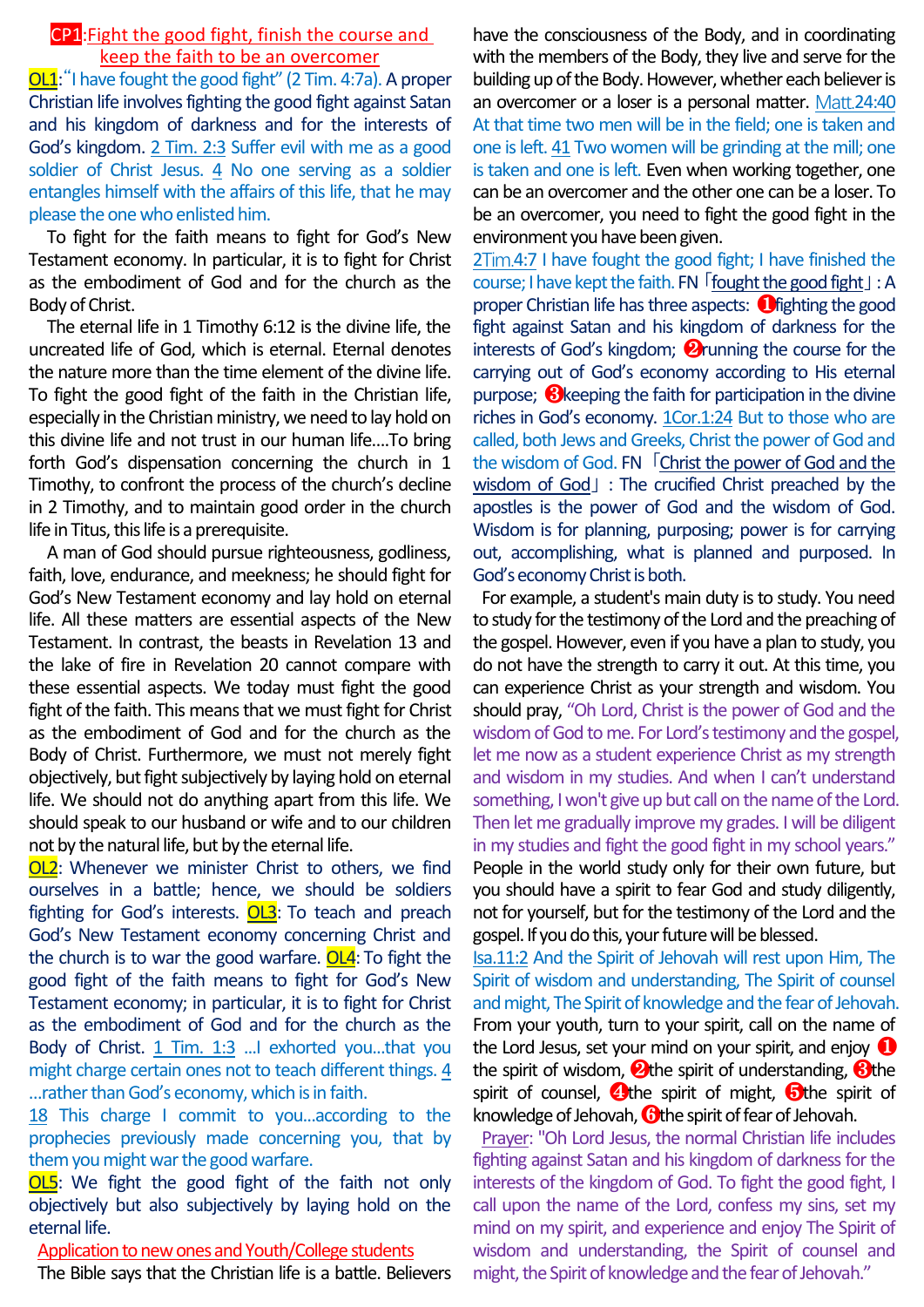### CP2:Realize the journey that the Lord has set for each one and consecrate to run through it faithfully to the end

OL1: I have finished the course....(2Tim. 4:7b) OL2: But I consider my life of no account as if precious to myself, in order that I may finish my course and the ministry which I have received from the Lord Jesus…. (Acts20:24)

The most important thing in the Christian life is to seek out the journey which the Lord has ordained and faithfully walk on it. A poor phenomenon among believers today is that many have not found the journey that the Lord has ordained for them. Some, even though they have found it, do not walk on it. This is the reason that their living is filled with so much spiritual death, gloom, and restriction, and this is the reason that there are so many conflicts and arguments in God's work.The most important task for each of us is to put ourselves into God's hand in a quiet, patient, prayerful, **consecrated**, and obedient way and wholeheartedly seek after His leading. We should be willing to obey Him and act only in accordance with His will. We should pray that He reveal to us the journey He has designated for us. After this, we should pay any price to wholeheartedly walk on it.

**OL3:**We run the Christian race by"Looking away unto Jesus, the Author and Perfecter of our faith" (Heb.12:2). Jesus is the Author of faith, the Originator, the Inaugurator, the source, and the cause of faith. Psa. 27:4 One thing I have asked from Jehovah; that do I seek: to dwell in the house of Jehovah all the days of my life, to behold the beauty of Jehovah, and to inquire in His temple.

God has put the kingdom before us, and He has given神 us a race to run. At the end of the race, we will see if we have failed or won. The winner will reign with the Lord, while the loser, though saved, will have nothing to do with the glory of the kingdom. The race is already set, and those who want to run have to "put away every encumbrance and the sin which so easily entangles us" (Heb. 12:1).There are two crucial things in running a race. First, we have to lay aside every weight, and second, we have to put away our sin. Those who run the race should not only lay aside the sin which so easily entangles them and every weight but should also run the race that is set before them with endurance. Why with endurance? Because the prize is not given at the beginning of the race, nor is it given in the middle of the race. Rather, it is given at the end, the very last step, of the race. We may run well at the start, and we may even run well at the midpoint, but we will not necessarily run well at the end. A victory involves winning at the beginning, at the midpoint, and at the end. Before reaching the end, we cannot guarantee that we will win the prize.

If we look unto Him as such a wonderful and all-inclusive One, He ministering heaven, life, and strength to us, will transfuse and infuse us with all that He is to enable us to run the heavenly race and to live the heavenly life on earth.

## Application to business person/graduate students

Please pray by asking and seeking the course that the Lord has set for you, "Oh Lord Jesus, I have been called by You, and here I am. Show me the course that You have set for me so that I can walk in it faithfully. Because I am Your slave, I will faithfully do the will of my Master". First, please realize your course. Then say "Amen!" to the Lord and stay in that course set for you and consecrate yourself to walk on it.

When you realize the course if you don't consecrate yourself to do it, you will be filled with spiritual death and depression because your inner being and outer practice are not in alignment.

Base of Consecration-1Cor. 6:19 Or do you not know that your body is a temple of the Holy Spirit within you, whom you have from God, and you are not your own? 20 For you have been bought with a price. So then glorify God in your body. Motivation of Consecration—2Cor. 5:14 For the love of Christ constrains us because we have judged this, that One died for all, therefore all died; 15 And He died for all that those who live may no longer live to themselves but to Him who died for them and has been raised.

Significance of Consecration-Rom. 12:1 I exhort you therefore, brothers, through the compassions of God to present your bodies a living sacrifice, holy, well pleasing to God, which is your reasonable service. Testimony of a brother: I was saved in the spring of my first year of college. As a sophomore, I began to actively share the gospel. I prayed every day during the week of the monthly gospel meeting held by the church, and invited my friends to the gospel meeting. However, after that week was over, I went back to my lazy life. Because I was living such a contradictory life, there were always conflicts and worries inside except for the gospel week. In the winter of my third year, I went to Taiwan for the church visit. I heard the message on consecration in Sanchong city, Taiwan. I still remember the speaking, "If you consecrate yourself to the life of the Body, even if you forget it, the Lord will remember". That night at a meeting hall in Taichung City, I consecrated according to what I heard and prayed, "I am willing to give myself and my whole life. I thank You that even if I forget this consecration, You will remember it. When I forget, please remind me. I want to please You by building the church". At this time, I felt the strong presence of the Lord. After this consecration, the contradictions between the inside and outside disappeared, and the inside became bright and clear. After the consecration, I was able to gradually start moving forward. Even after that, there were times when I forgot my consecration and became weak, but each time I was able to receive mercy because the Lord reminded me of this consecration and I was able to look unto Him and renew my consecration. Obviously, my consecration in Taichung during my third year of college was a turning point. When I was saved, the negative spiral (chain reaction) in my life ended. When I consecrated myself to the building of the Body, the positive spiral has begun. "Lord, I look unto You and let me finish my course to the end!"